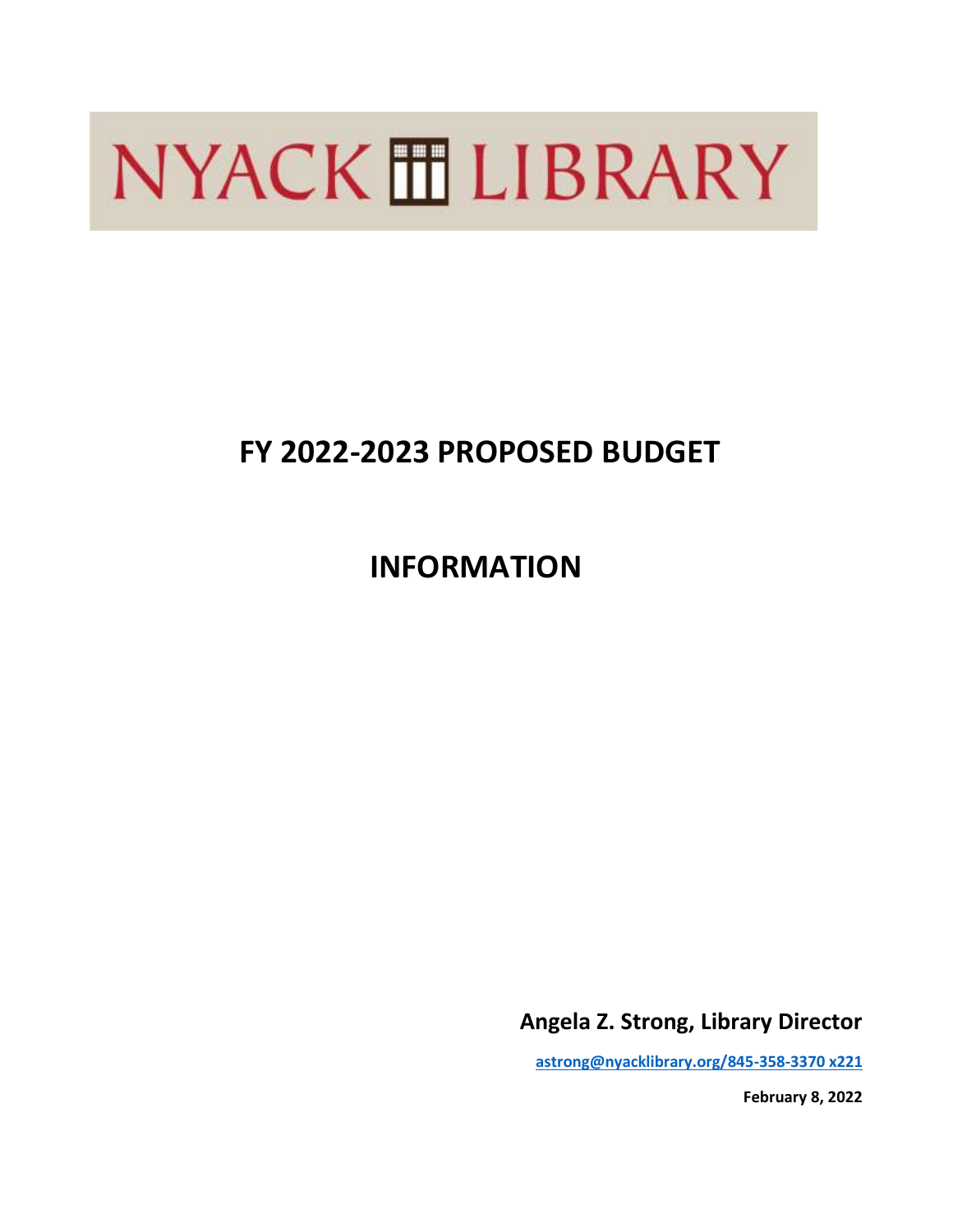#### **Key Facts**

- Nyack Library open for service 7 days a week
- Library square footage of 33,370
- Nyack Library serves 14,699 Upper Nyack, Nyack, South Nyack, Grandview and Grandview-on-Hudson residents
- Fiscal Year July 1-Jun 30

#### **Recent Statistics** (July 1-Dec. 31, 2021)

- 102,628 items checked out
- 70,289 library visits
- 10,340 patron service transactions
- 256 programs held with 4,876 participants
- 115,378 items available for borrowing

#### **NYACK and VALLEY COTTAGE LIBRARIES PROPOSED 2022 TAX ROLL LIBRARY TAX RATE**

| <b>Proposed Levy Amounts</b> |               |               |                 |
|------------------------------|---------------|---------------|-----------------|
| Valley Cottage Library       | \$2,401,336   |               |                 |
| Nyack Library                | \$3,162,622   |               |                 |
|                              | \$5,563,958   |               |                 |
|                              | FY2022-2023   | FY2022-2023   |                 |
|                              | Proposed      | Current       | Percent         |
|                              | 2022 Tax Rate | 2021 Tax Rate | <b>Increase</b> |
| <b>CLARKSTOWN</b>            |               |               |                 |
| Homestead                    | 5.14133       | 5.08684       | 1.07%           |
| Non-Homestead                | 6.79545       | 6.72343       | 1.07%           |
| <b>ORANGETOWN</b>            |               |               |                 |
| Homestead                    | 3.61488       | 3.57657       | 1.07%           |
| Non-Homestead                | 4.84594       | 4.79458       | 1.07%           |

#### **Budget Estimate Basis**

\* prior year spending with adjusted increases or decreases based on past history & experience

\* historical rate increases for vendor provided library materials, supplies, insurance costs, contracted services and other expense areas.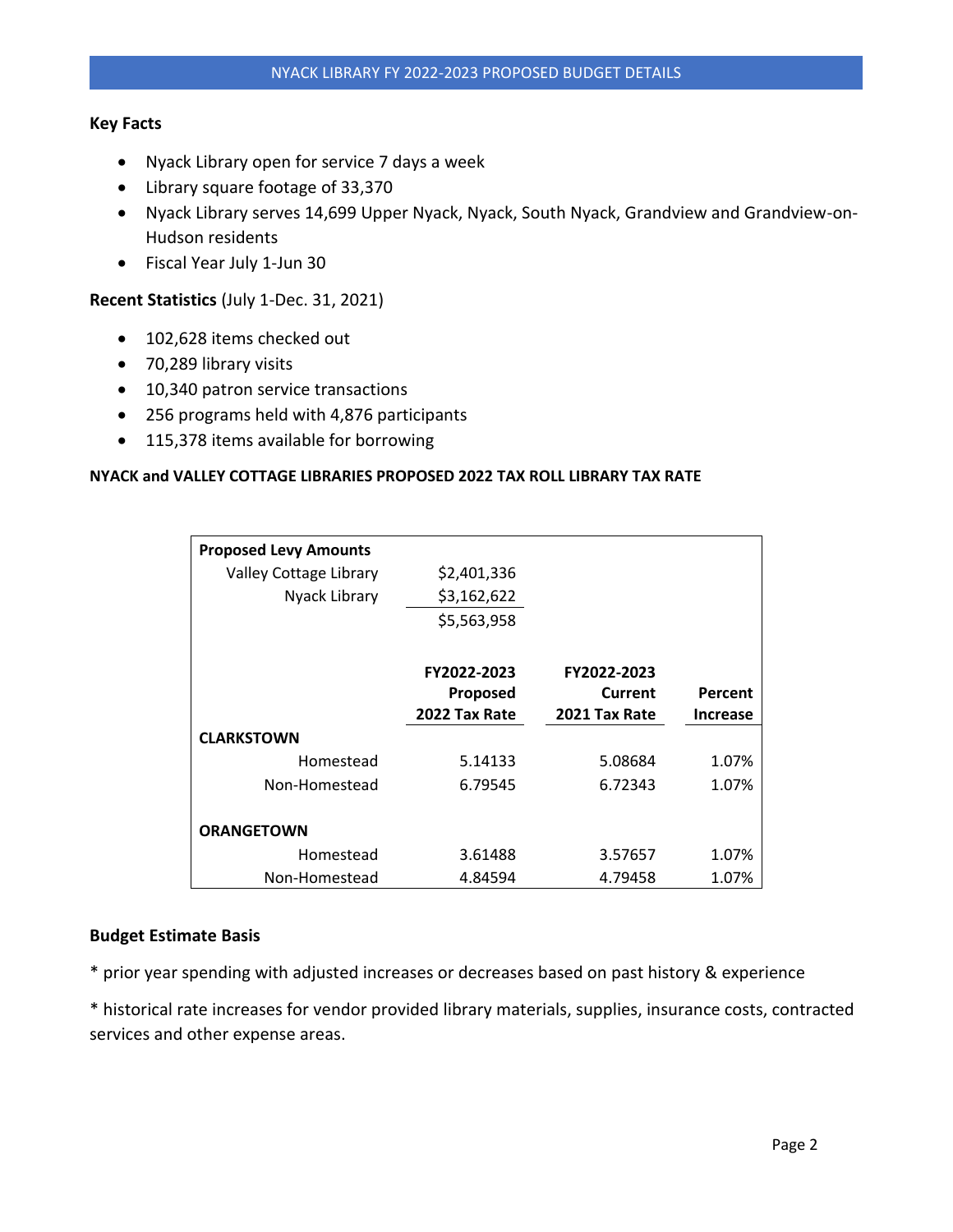| <b>Nyack Library</b>                               | Proposed 2022-2023 Budget |
|----------------------------------------------------|---------------------------|
|                                                    |                           |
| Library Tax (with proposed tax increase: \$58,969) | \$3,162,622               |
| Other Library Income                               | \$33,200                  |
| <b>Total Income</b>                                | \$3,195,822               |
|                                                    |                           |
| <b>Expenses</b>                                    |                           |
| <b>Salaries</b>                                    | \$1,576,956               |
| <b>Benefits</b>                                    | \$441,573                 |
| Library Materials & Programs                       | \$206,143                 |
| Administrative                                     | \$112,275                 |
| <b>Operations &amp; Maintenance</b>                | \$395,200                 |
| Debt Service & Interest                            | \$463,675                 |
| <b>Total Expenses</b>                              | \$3,195,822               |

## **Nyack Library Budget Category Definitions**

| <b>Other Library Income</b>        | PILOT (payment in lieu of taxes); fines & fees; copier & fax revenue;      |
|------------------------------------|----------------------------------------------------------------------------|
|                                    | interest income; meeting room rentals; parking lot income; grants and      |
|                                    | <b>RCLS Local Aid</b>                                                      |
|                                    |                                                                            |
| <b>Salaries</b>                    | Wages for 53 FT and PT employees; 4.4% or \$66,014 increase from 2021      |
|                                    | budget                                                                     |
| <b>Benefits</b>                    | Health benefits (medical, dental, vision, reimbursement account) for FT    |
|                                    | employees; retirement, and other mandated costs approx. < .001%            |
|                                    | increase                                                                   |
| <b>Library Materials &amp;</b>     | Print and digital books & periodicals; AV materials like CDs, DVDs,        |
| <b>Programs</b>                    | audiobooks and vinyl albums; databases; streaming media services and       |
|                                    | adult and youth programs; Carnegie Concerts                                |
| <b>Operations &amp;</b>            | Building and grounds repairs and maintenance; snow removal; IT             |
| <b>Maintenance</b>                 | hardware; software; RCLS ANSER / maintenance fees; copiers; cleaning       |
|                                    | services; telecommunications; utilities (gas, electric, heating/AC, water, |
|                                    | sewer); custodial and office supplies; furniture and equipment <\$2500;    |
|                                    | postage                                                                    |
| Administrative                     | Advertising; audit and banking fees; contracted services; staff            |
|                                    | development and training, library system fees; memberships; property and   |
|                                    | liability insurance; travel; sewer tax                                     |
| <b>Debt Service &amp; Interest</b> | Financial Reserve; Bank Credit Line Interest; Bond Trustee Fees; Bond      |
|                                    | Interest; Bond Principal                                                   |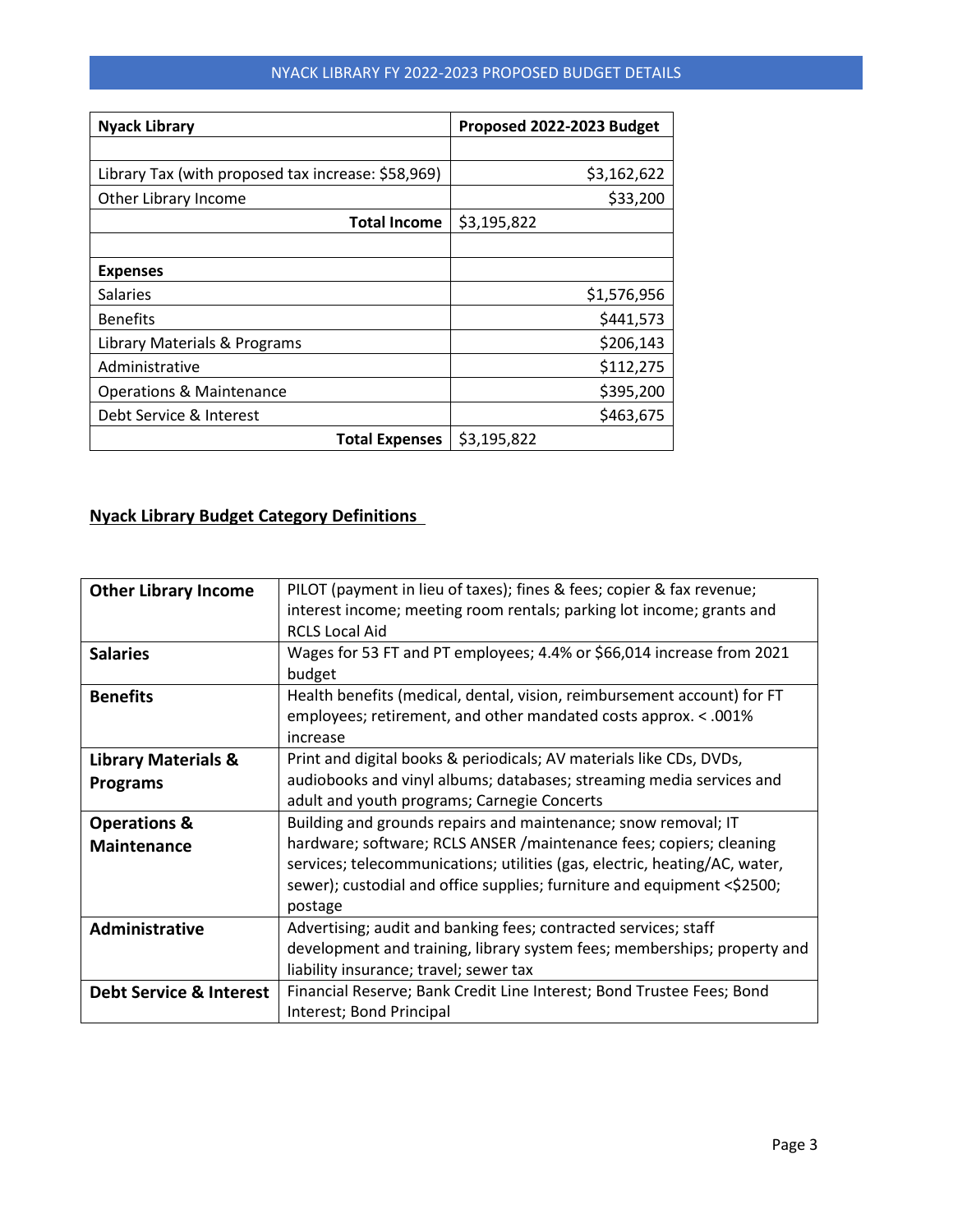

#### **Nyack Library Workforce**

- **53 Employees**: 15 Full-time and 38 Part-time
- **Nyack Library Staff Association:** Three-year agreement covering 7/2021—6/2024
- **NLSA Job Classifications** Page, Bsns Office Asst, Access Services Clerk, Sr. Clerk, Tech Services Clerk, Information Specialist (Teen, Programs, Local Hist.), IT Admin, Librarian, Sr. Librarian, Teen Rm Specialist, Teen Rm Asst., Tech Services Specialist, Janitor, Maint. Tech
- **Library Management:** Director; Dept Heads (Adult Services, Youth Services, Access Services, Business Office); Admin Asst.; PT HR Specialist and PT Security.
- **Vacation Benefits:** FT employees 15 days to start; add'l 1 day per year up to 20 days; PT employees earn 1 hr per17.35 hrs worked
- **Sick Leave** FT employees 12 days per yr; PT employees earn 1 hr per 21.66 hours worked
- **Holidays**  12 per year
- **Paid Parental Leave** 1 week
- **Bereavement Leave**

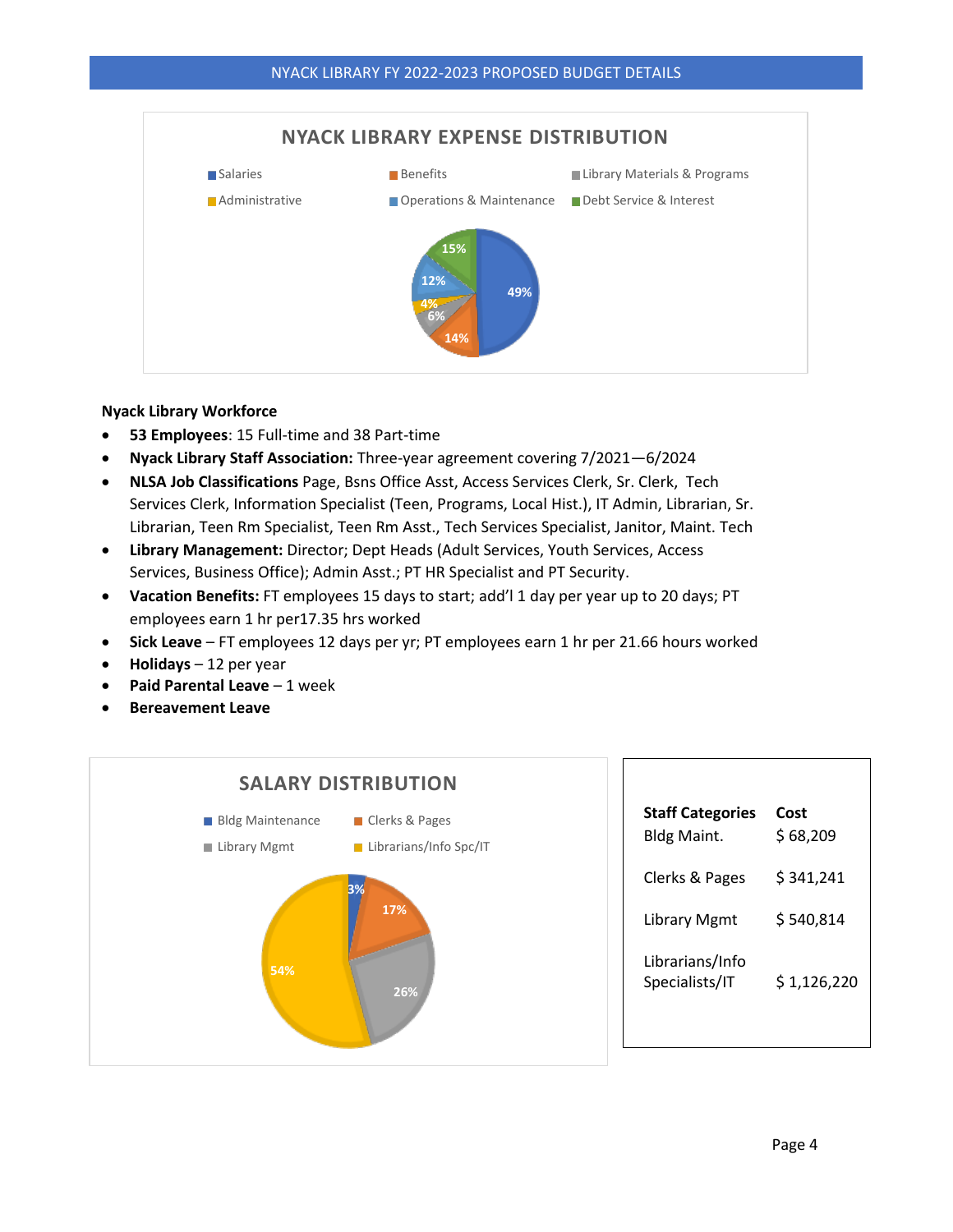

\*includes medical, dental, vision, health reimbursement account